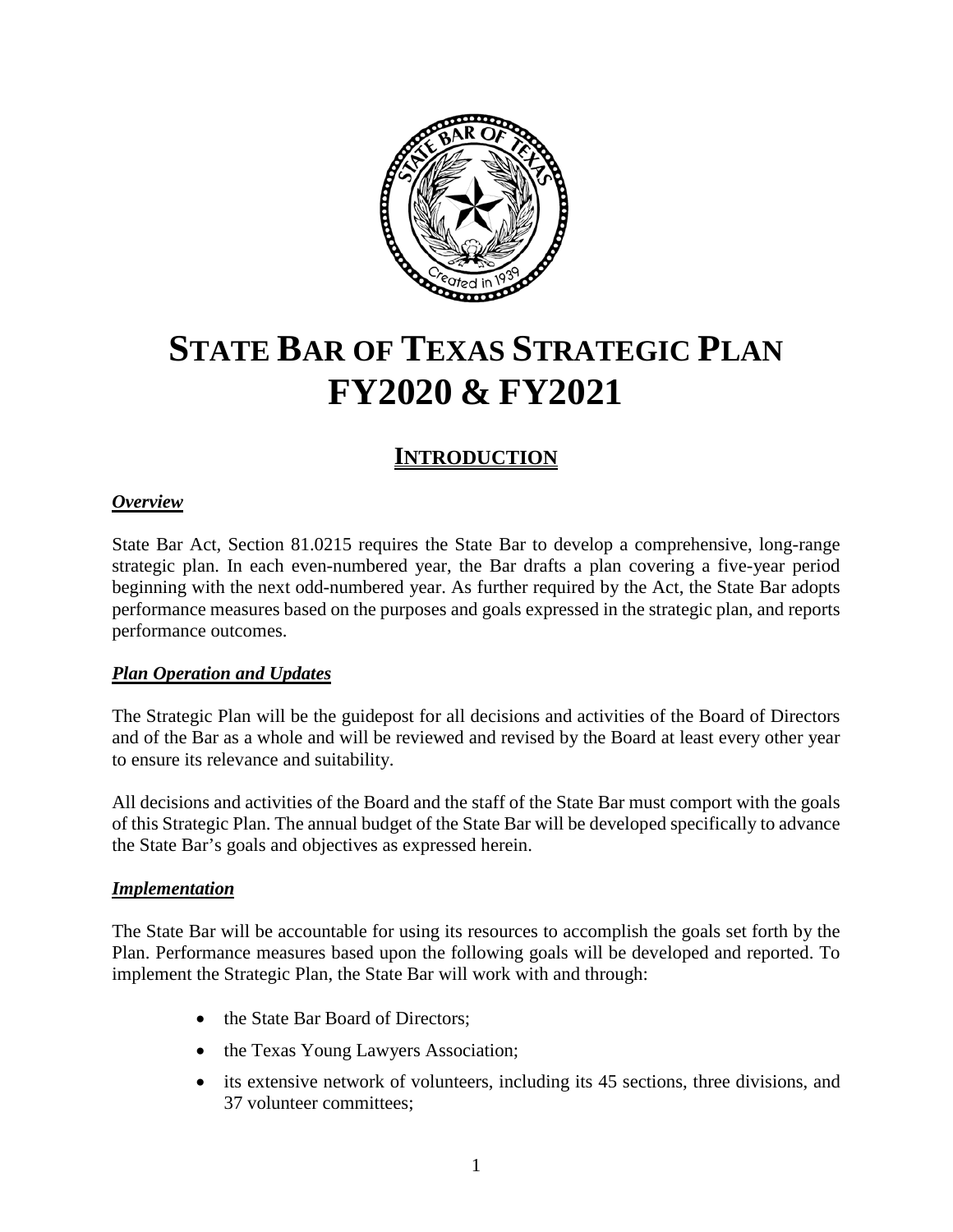- programs, activities, and initiatives implemented and executed by its staff and volunteers;
- its relationships and working partnerships with related entities**,** including local, minority, and specialty bar associations;
- polls and surveys of its members and the public to determine what services are needed and desired and how best to deliver them;
- presentations, speeches, and public forums;
- continuing legal education seminars;
- its annual meeting and other conferences;
- press releases and articles disseminated to and through news media;
- emails, listservs, and facsimiles to its members;
- social media: and
- websites, including its own [\(www.texasbar.com,](http://www.texasbar.com/) [www.texasbarcle.com,](http://www.texasbarcle.com/) [www.tyla.org\)](http://www.tyla.org/) and those of related entities such as the Texas Access to Justice Commission [\(www.texasatj.org\)](http://www.texasatj.org/), the Texas Access to Justice Foundation [\(www.teajf.org\)](http://www.teajf.org/), Law Focused Education, Inc. [\(www.texaslre.org\)](http://www.texaslre.org/), and the Texas Center for Legal Ethics [\(www.txethics.org\)](http://www.txethics.org/).

#### *Compliance with the State Bar Act*

The State Bar of Texas is governed by the State Bar Act (Texas Government Code, Chapter 81 ("The Act")). The Act lists the purposes of the State Bar and a number of specific requirements with which the State Bar must comply. The State Bar has implemented policies and procedures to ensure compliance with the Act. Because these requirements are statutory and ongoing, they are not expressly specified in the following strategic goals.

# **STATE BAR MISSION**

The mission of the State Bar of Texas is to support the administration of the legal system, assure all citizens equal access to justice, foster high standards of ethical conduct for lawyers, enable its members to better serve their clients and the public, educate the public about the rule of law, and promote diversity in the administration of justice and the practice of law.

# **STATE BAR STRATEGIC GOALS**

## **SERVICE TO THE PUBLIC**

## *Statement of Purpose*

The State Bar of Texas serves the public by: 1) educating the public about the Rule of Law and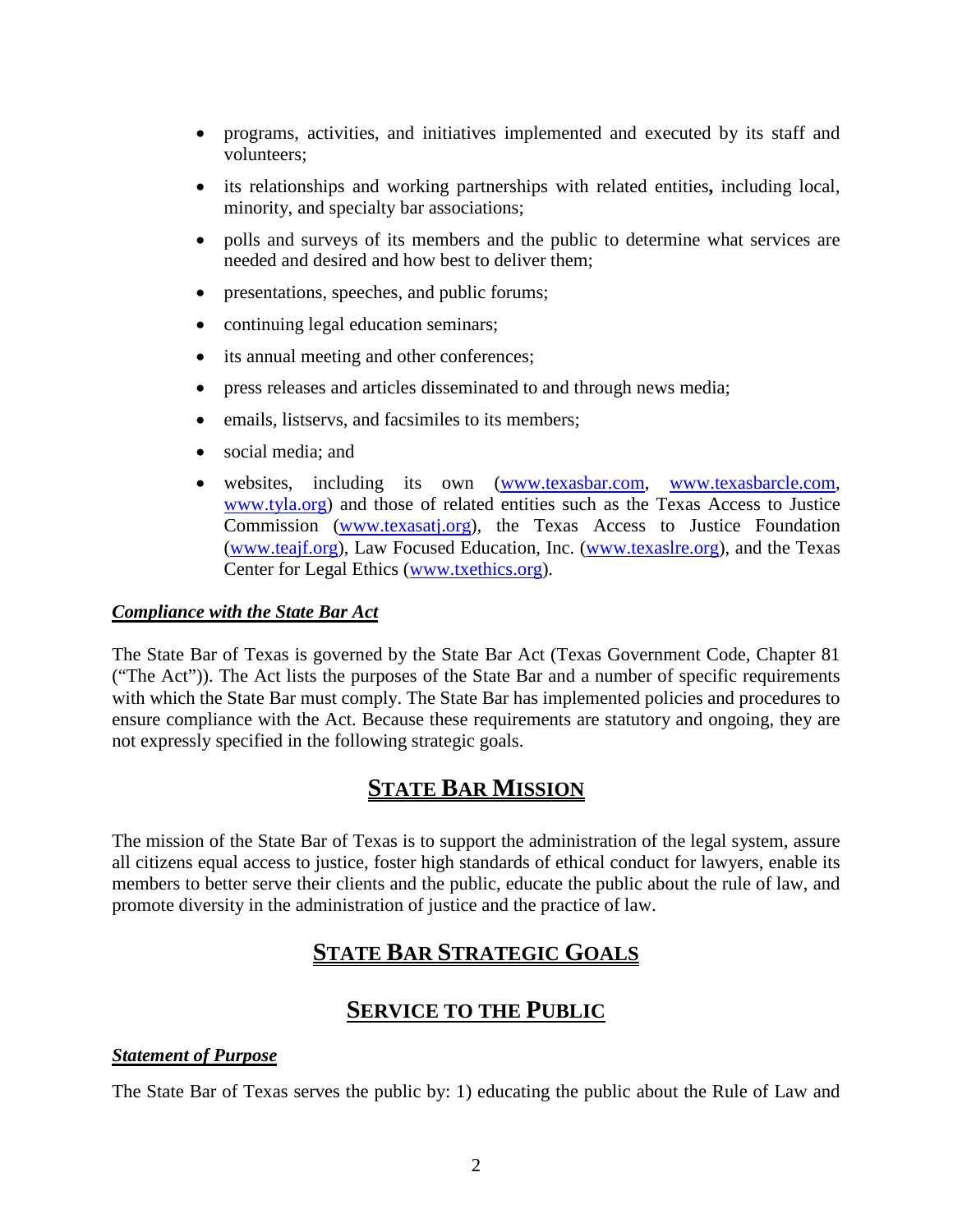the role of judges, lawyers, and the public in the justice system; 2) helping lawyers provide the highest quality legal and community service; and 3) working for equitable access and participation in all aspects of the justice system by diverse groups within our society.

## *Goals*

## *Education and Assistance to the Public*

A. Through the distribution (in different languages and formats) of electronic and print publications, in-person presentations, and the use of information technology and social media, increase the public's knowledge and understanding of the following:

- the Rule of Law:
- significant areas of the law;
- the judicial system and its funding needs;
- selection and compensation of members of the judiciary;
- lawyers' professional ethics;
- lawyers' standards of practice;
- attorney discipline procedures;
- the Client-Attorney Assistance Program (CAAP);
- the Lawyer Referral and Information Service (LRIS);
- the importance of jury service and the jury process;
- availability of the client security fund; and
- fee dispute resolution.

B. Actively promote the development of and participation in programs at all levels of education that encourage a more diverse population to pursue legal careers.

C. Assist in efforts to identify needs of under-served populations and low-income Texans, including non-English-speaking persons, and develop services and programs to assist them. D. Increase access to consumer legal information for the public.

E. Actively promote disaster and crisis response services.

F. Actively promote the Lawyer Referral and Information Service.

## *Volunteer Opportunities*

G. Expand opportunities for lawyers, judges, and law students to be involved in community service and education.

H. Enhance awareness of pro bono and volunteer work provided by lawyers and lawyers' contributions both to the legal community and the public . Encourage pro bono reporting by all lawyers.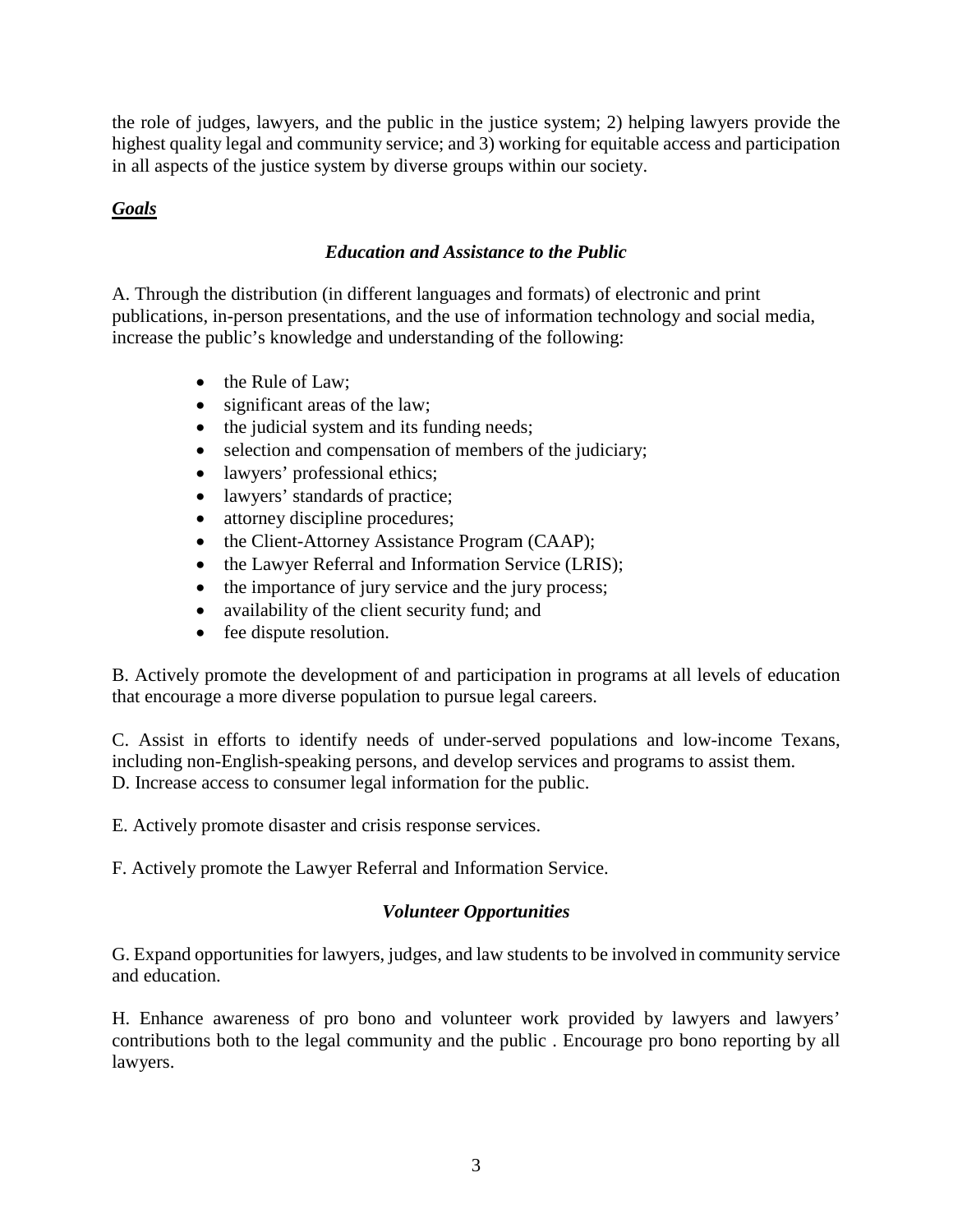I. Identify and employ new methods and technologies by which pro bono training can be made accessible and available to more Texas lawyers.

# **SERVICE TO MEMBERS**

#### *Statement Of Purpose*

The State Bar of Texas provides its members superior services (including continuing legal education, online resources, publications, networking and leadership opportunities, and member benefits) to assist them in offering ethical, high-quality legal services; in establishing and maintaining efficient, effective, satisfying, and productive law practices; in serving their communities; and in winding down their practices.

#### *Goals*

#### *Professional Education*

A. Monitor evolving trends in the legal profession and implement appropriate services to help Texas lawyers adapt to and succeed in their ever-changing legal, technological, and business environment. Adapt the role, function, and services of the State Bar as the legal profession changes.

B. Monitor the evolving continuing legal education needs of Texas lawyers, and develop new educational programs and resources to address those needs. Increase awareness and use of CLE options available from the State Bar, including low-cost and free opportunities and CLE scholarships. Collaborate with other education providers, including local bar associations with an emphasis on non-metropolitan bar associations. Continue to explore new and innovative methods and media for delivering CLE and other resources to State Bar members. Encourage State Bar Board members to speak at high-profile CLE events about State Bar programs and services, and videotape these presentations.

C. Continue to educate members on law practice management topics and best practices. Foster and share innovative practice tools and business models through the Texas Opportunity and Justice Incubator.

D. Educate members on financial skills, including law firm and personal finance.

E. Develop and provide resources for succession planning.

F. Provide resources on disaster preparation and recovery.

## *Access and Participation*

G. Facilitate increased use of State Bar services by Texas lawyers. Develop strategies to increase participation in State Bar elections.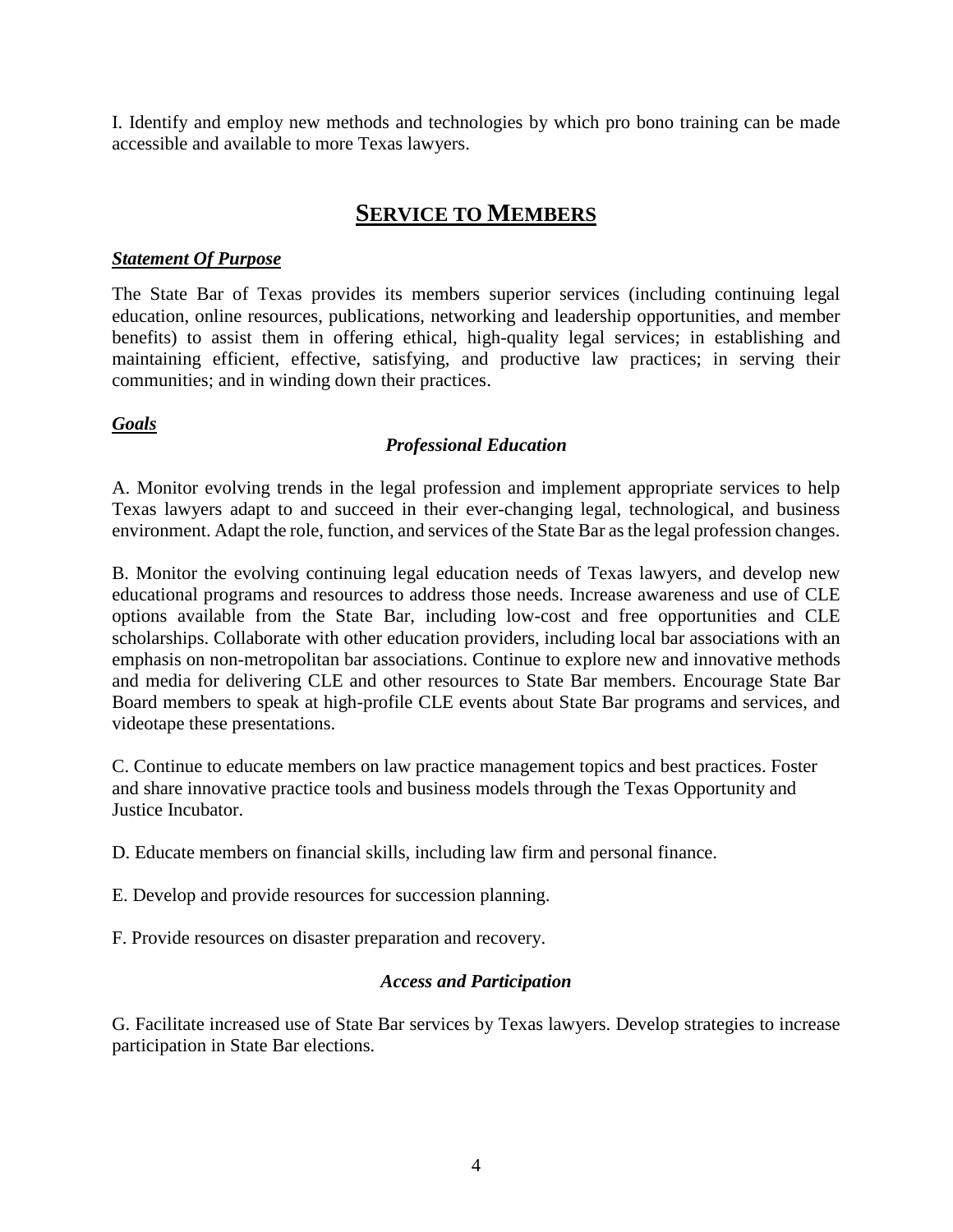H. Develop and implement strategies to increase bar association involvement and engagement among all attorneys, focusing both on service to the bar and the community and on networking and career opportunities.

I. Increase diversity and inclusion among members of the State Bar, including sections, committees, divisions, and other entities. Continue to publicize and support State Bar diversity programs and initiatives.

J. Add surveys to State Bar Director update emails and presentations to allow members to indicate how they would like to get involved in the State Bar (for example, through service on a grievance committee).

## *Resources for Members and the Profession*

K. Continue to monitor and enhance State Bar member benefits and promote their use by members.

L. Enhance services to and collaboration and communication with State Bar Sections, local bar associations**,** minority bar associations, specialty bar associations, and national bar associations to more effectively provide services to all Texas lawyers.

M. Enhance services to and collaboration with Texas law schools in an effort to improve State Bar outreach to law students. Encourage and support the development of mentoring programs for lawyers and law students by licensed attorneys. Support the development of law school preparation institutes at the undergraduate level. Continue to offer State Bar presentations at law schools. Encourage and support State Bar participation in law school programs that encourage diversity, equity, and inclusion in the legal profession.

N. Survey members periodically on the types of member benefits they would like to receive, and adjust communications and benefits accordingly. Allow members to designate which communications they would like to receive and not receive.

O. Develop additional member services regarding alternative careers, career counseling, and career development. Where possible, collaborate with law schools on these services.

P. Continue to educate members about the Texas Lawyers Assistance Program and health insurance options available through the Texas Bar Private Insurance Exchange.

Q. Develop and provide services and support to senior lawyers, including information on mentoring and practice opportunities as well as end-of-career issues.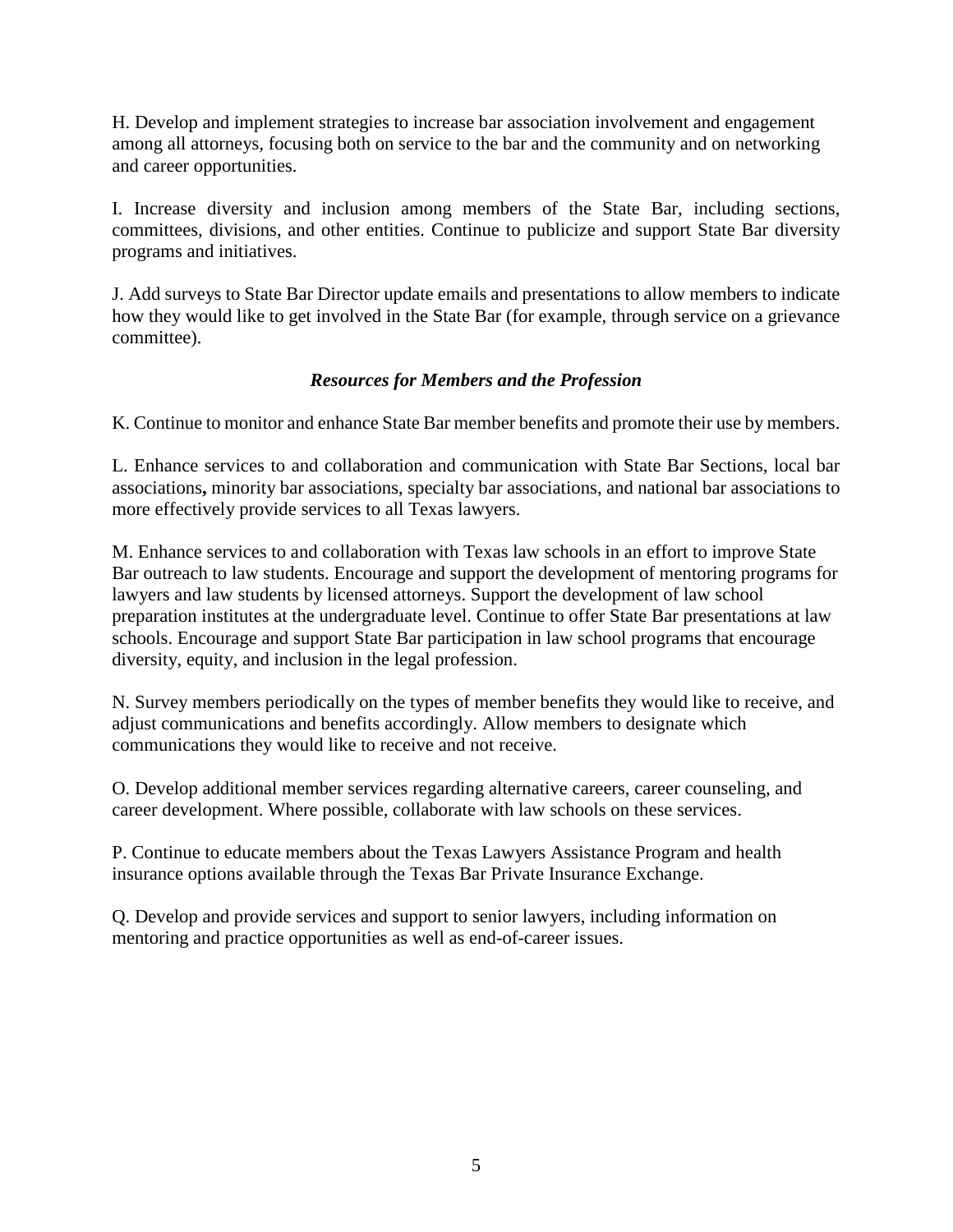# **PROTECTION OF THE PUBLIC**

#### *Statement of Purpose*

The State Bar works to protect the public through its powers to regulate the conduct of lawyers and by promoting high ethical standards and professionalism, which are applied fairly and uniformly throughout the state.

#### *Goals*

A. Increase knowledge of and compliance with professional ethical standards and disciplinary rules through education and the dissemination of information for all attorneys who are licensed to practice in Texas.

B. Educate the public and attorneys about the Client-Attorney Assistance Program, a pre-grievance dispute resolution program.

C. Educate the public and lawyers who are licensed to practice in Texas about the State Bar grievance system and the Client Security Fund, and continue to ensure sufficient funds are available for disbursement.

D. Review and recommend improvements, as necessary, to ensure a fair, uniform, and effective disciplinary system and dispute resolution procedure, and continue monitoring the Grievance Referral Program for impaired attorneys.

E. Educate the public and attorneys regarding the unauthorized practice of law (UPL), advertising rules, and barratry issues. Where appropriate, support the work of the Unauthorized Practice of Law Committee, local law enforcement, and district attorneys in pursuing these matters.

# **ACCESS TO JUSTICE**

#### *Statement of Purpose*

The State Bar of Texas actively works to ensure access to justice for all.

## *Goals*

- A. Augment pro bono services:
	- Provide incentives for attorneys who perform pro bono legal services.
	- Provide public recognition for law firms and corporations to support pro bono participation.
	- Continue to involve the Supreme Court of Texas in efforts to increase pro bono participation. Increase communication and outreach to attorneys, local bar and specialty bar associations, and law students about pro bono opportunities and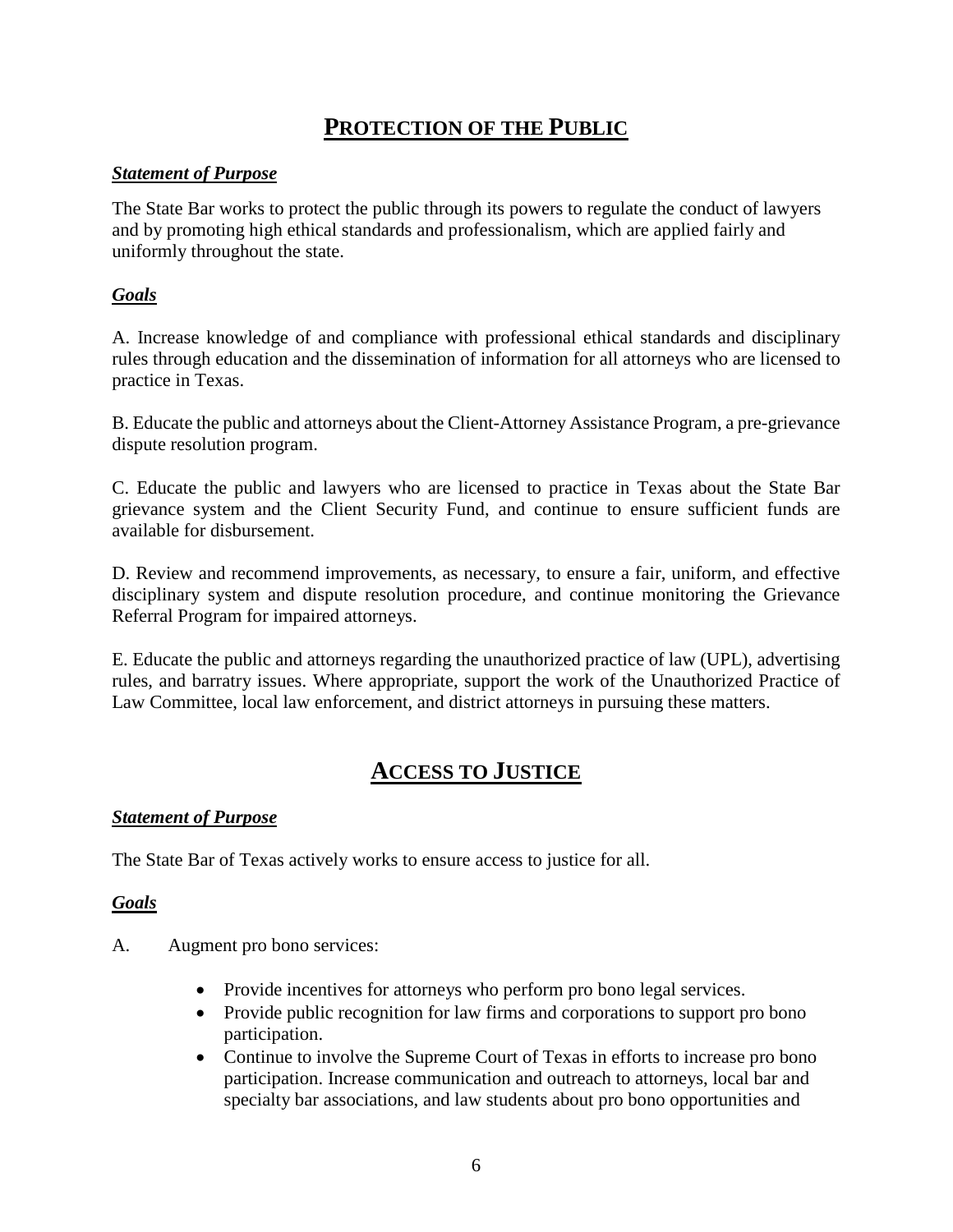available support services such as malpractice insurance for pro bono cases. Promote pro bono opportunities to State Bar sections, local bar associations, law firms, and corporations.

- Educate attorneys about the Volunteer Attorney Program.
- Educate attorneys about the mentorship program for pro bono volunteers.
- Identify and pursue methods to increase pro bono opportunities for government and transactional lawyers.
- Explore innovative methods to increase the availability of pro bono legal services in remote areas of the state.
- Promote the use of information technology to increase access to justice and support legal services programs.
- Identify and pursue methods to assist State Bar Sections, local bar associations, and specialty bar associations in creating and expanding pro bono programs and in encouraging their members to provide pro bono services.
- Increase coordination with key partners, including the Texas Access to Justice Commission, the Texas Access to Justice Foundation, and legal services providers, to improve and enhance access to justice in Texas.
- Educate attorneys about and promote assistance to legal services programs around the state.
- Continue to monitor developments in and approaches to access to justice in other states.
- B. Build and support partnerships to enhance delivery of legal services:
	- Educate and engage non-legal professionals who can provide relevant resources, such as mediators and accountants.
	- Help Texas law schools and universities create and expand clinics, mentorship programs, and other efforts to increase legal services to the poor.
	- Increase collaboration with other agencies that provide legal services.
	- Provide local and specialty bar associations and State Bar Sections with jumpstart programs, basic toolkits, and mentoring opportunities.
	- Continue to help connect legal aid lawyers with local volunteer attorney programs.
	- Enhance efforts to assist traditionally underserved or specialty populations.
	- Increase available resources for limited English-proficiency, hearing-impaired, and visually-impaired populations.
	- Continue to help local bar associations with response teams after natural disasters and other crises and encourage state and local courts to extend case deadlines for affected persons. Share disaster response training resources with local bars and attorneys in affected areas.
	- Continue to support partners who provide high quality pro se information, education, and support materials for indigent persons.
	- Support the work of and help identify pro bono opportunities for participants in the Texas Opportunity and Justice Incubator.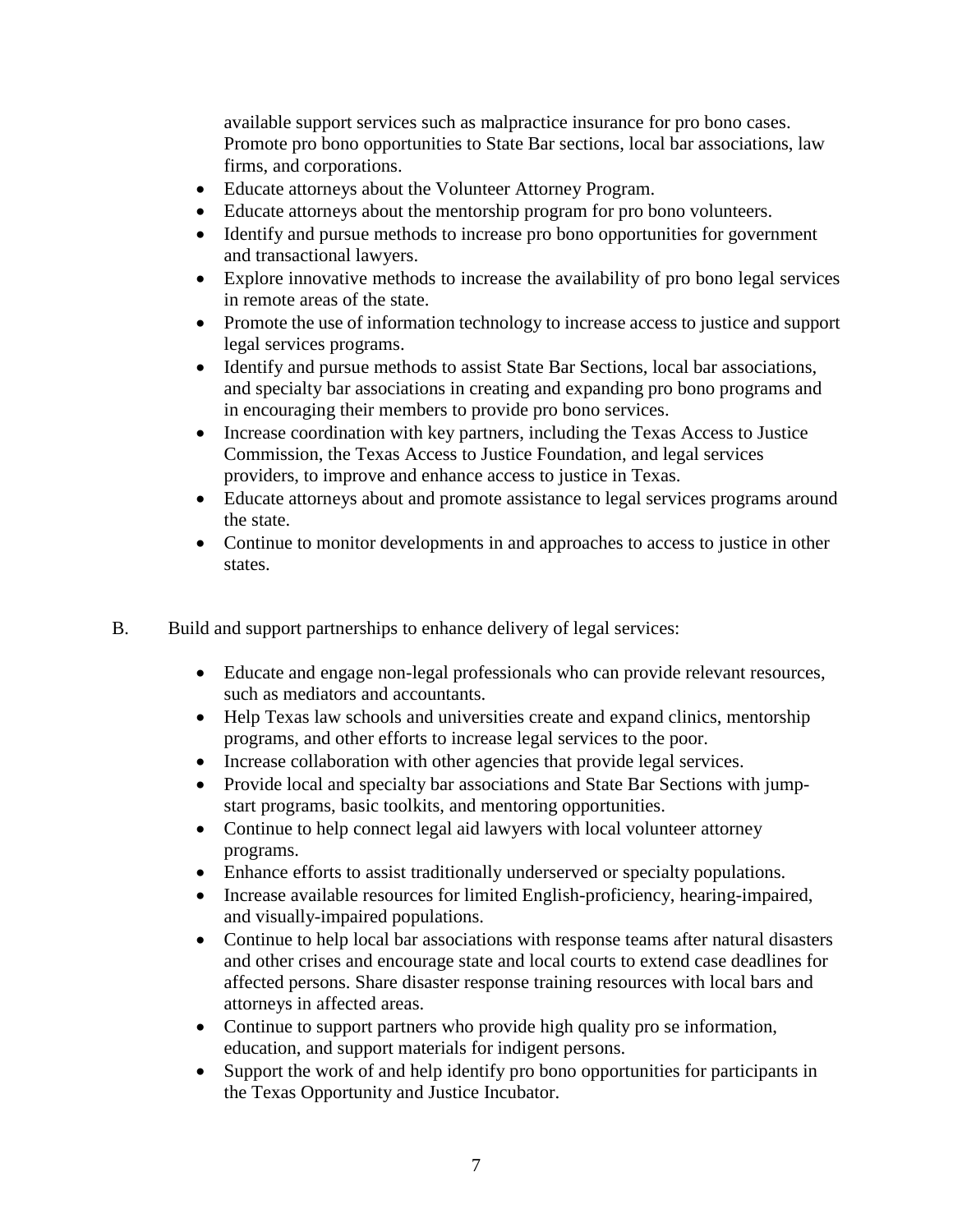- C. Increase the visibility of pro bono efforts and access-to-justice issues:
	- Educate attorneys regarding the structure and funding of access to justice programs, including explanations of how funds are used, who imposes fees that fund access to justice, and the definition of "pro bono."
	- Spotlight the contributions of law firms and individual attorneys who provide pro bono legal services and improve measurement of and publicity for lawyer volunteer efforts.
	- Increase efforts to engage the media about what bar associations and lawyers are doing to support access to justice.
	- Act as a clearinghouse for local bar associations to help them communicate about legal aid efforts.
	- Explore and implement new methods and training opportunities to increase awareness and understanding among Texas lawyers and the public about access to justice issues. (for example, promote pro bono needs and opportunities at Section and CLE events, and share stories of people being helped).
	- Create a fundraising program to allow donors to "adopt" pro bono attorneys, legal clinics, or law students who provide pro bono services.
- D. Increase support for pro se litigants
	- Encourage and support better access to court records and other resources for pro se litigants.
	- Publicize successful pro se pro bono programs.

## **SOUND ADMINISTRATION & RESOURCES**

#### *Statement of Purpose*

The activities and services of the State Bar shall be administered at a high level of efficiency and professionalism, in conformance with best practices observed by Texas state agencies and by bar associations of similar size and scope.

#### *Goals*

A. On at least a biennial basis, assess, enhance, develop, and implement a plan for the training, mentoring, and retention of State Bar staff.

B. On at least a five-year basis, review and, if advisable, develop and recommend a plan and system to reapportion State Bar districts to better reflect and represent the geographical distribution of State Bar members, taking into account factors such as practice area, firm size, and population.

C. Review and improve processes for handling and responding to customer service requests and communications, including tracking, analysis, and reporting.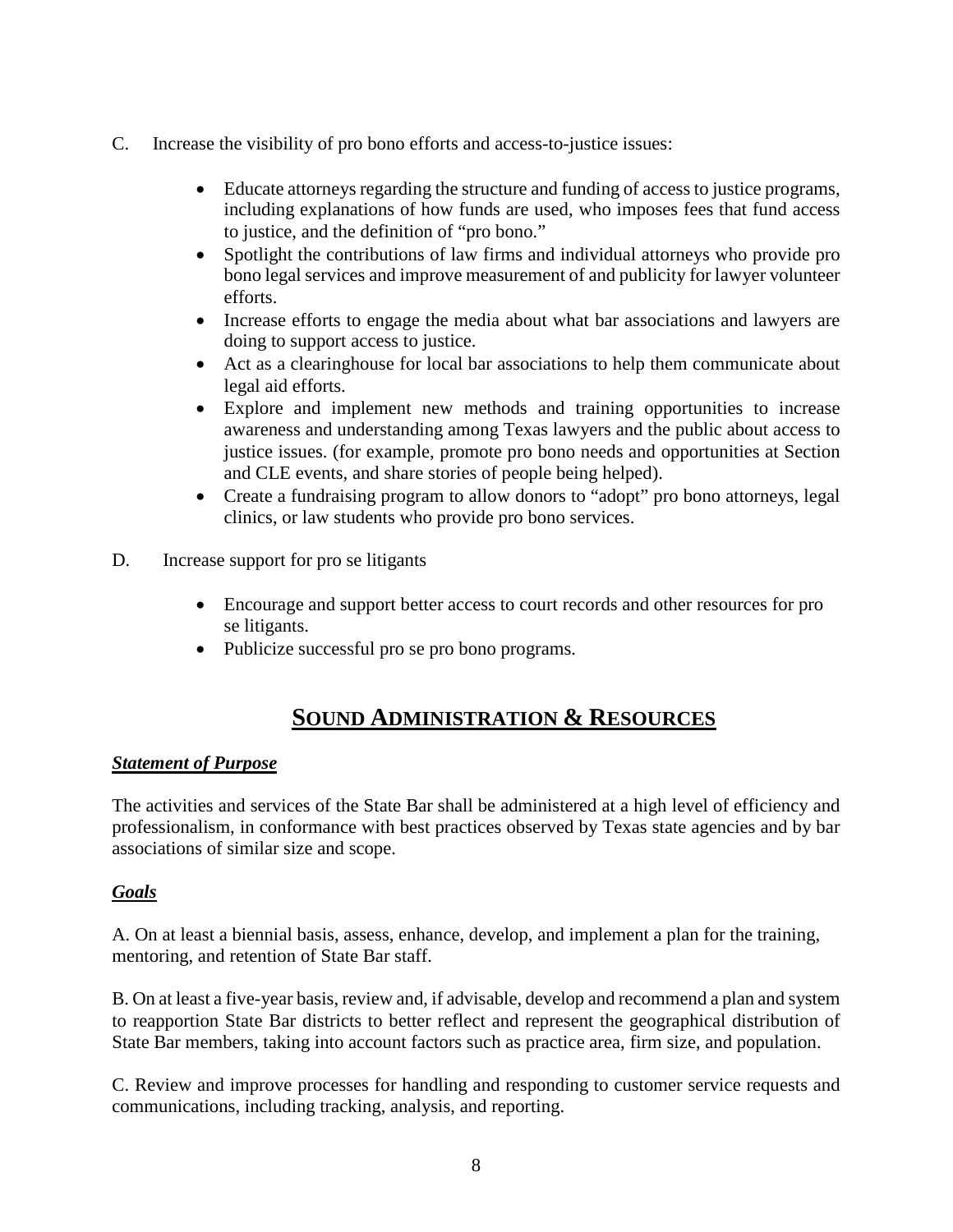D. Identify and pursue appropriate technological solutions and protections to improve the State Bar's ability to perform its functions.

E. Review and adapt methods of member communication as warranted (for example, electronic, paper, personal), and when possible target communications according to lawyer interests and demographics.

F. Provide for the continued maintenance and improvement of the Texas Law Center and other facilities occupied by the State Bar in conjunction with preventive maintenance and asset replacement plans.

G. Continue the emphasis on diversity, inclusion, quality, efficiency, and professionalism within all levels of the staff of the State Bar.

# **FINANCIAL MANAGEMENT**

#### *Statement of Purpose*

The State Bar shall conduct its fiscal affairs in conformance with the best management and transparency practices observed by Texas state agencies and by bar associations of similar size and scope.

## *Goals*

A. Safeguard and improve the efficiency and effectiveness of managing the State Bar's financial resources.

B. Conserve and grow State Bar assets by efficiently and effectively delivering the services of the State Bar both to the public and to its members.

C. Continue to develop and maintain a long-term financial plan for the State Bar of Texas to assure adequate reserves for both the general fund and other special capital funds.

D. Ensure financial and internal audits are unqualified, through competent financial administration and thorough Board oversight.

E. Annually review the State Bar's financial and reporting requirements to ensure efficient and effective compliance with the State Bar Act.

F. Improve communication between the State Bar staff and Sections with regard to financial management and reporting.